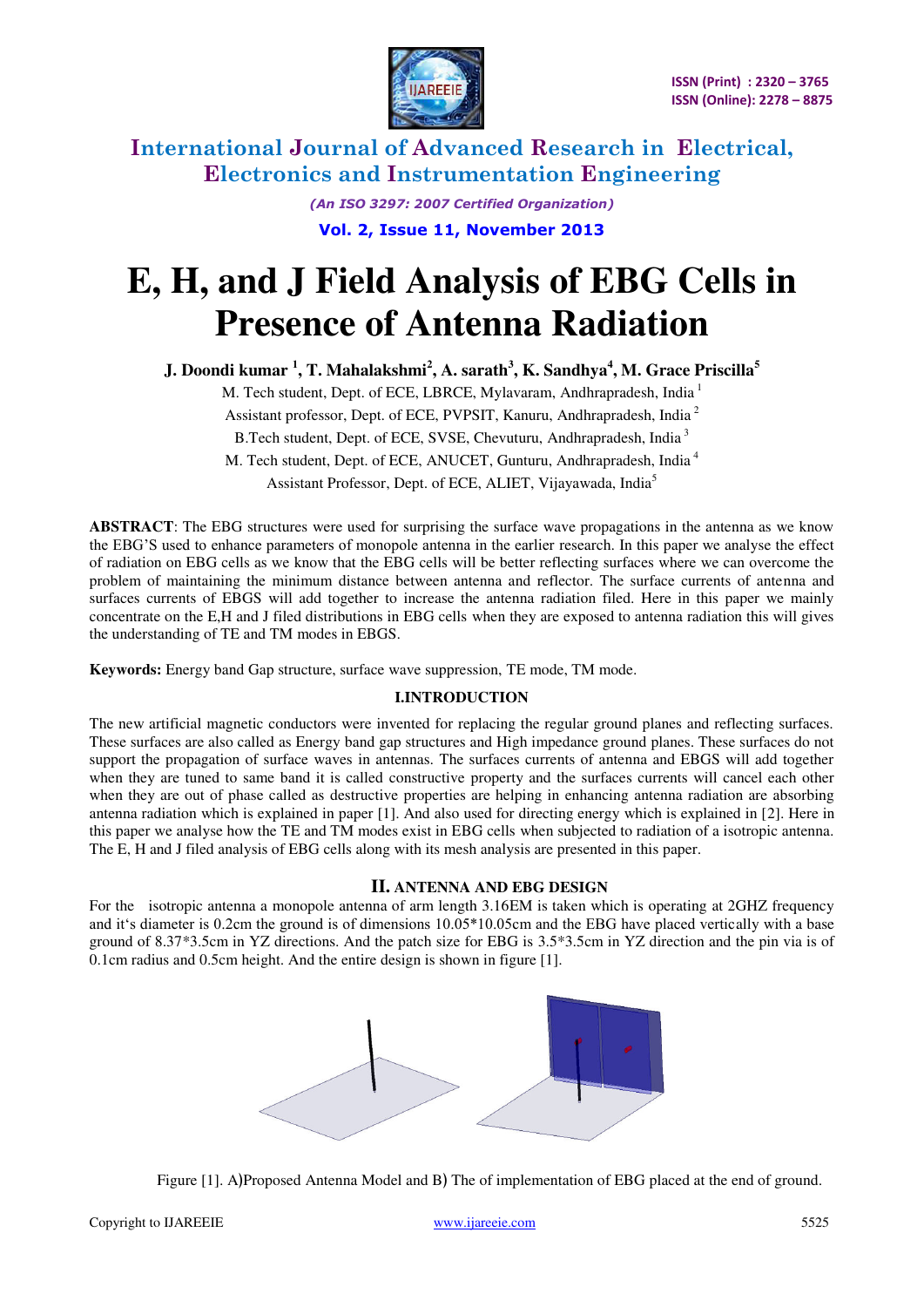

*(An ISO 3297: 2007 Certified Organization)* 

# **Vol. 2, Issue 11, November 2013**

#### **III. SIMULATION RESULTS**

#### A) Return loss:-

The return loss curves are taken by the S11 matrix verses frequency here these curves will explain how much loss of antenna can be reduced by suppressing the surface wave propagations and here antenna is working around 2.4GHz. These curves are shown in following figure [2].



Figure [2]. Return loss curves a) conventional antenna b) when EBG is placed.

By the above figure we can see that the operating frequency of antenna can slightly changes when we place EBGS. In fig  $[1]$  a, the return loss is -22.5075dB when EBG is placed it changes to -46.05dB shown in fig  $[1]$  b.

#### B) Radiation pattern:-

The radiation pattern curves are shown in the following figure [3]. The radiation pattern curves are taken for  $phi^{-0}$ and phi=90º and the radiation pattern is Omni-directional for monopole antenna as shown in the figure [2] a. And figure [2] b shows the radiation pattern when EBG is placed at one end of the antenna we can see that the surface currents are added together to enhance radiation from around 0.40dB level to around 3dB level in the opposite direction of EBGS.



Figure [3]. Radiation pattern Curves a) Monopole antenna b) when EBG is placed.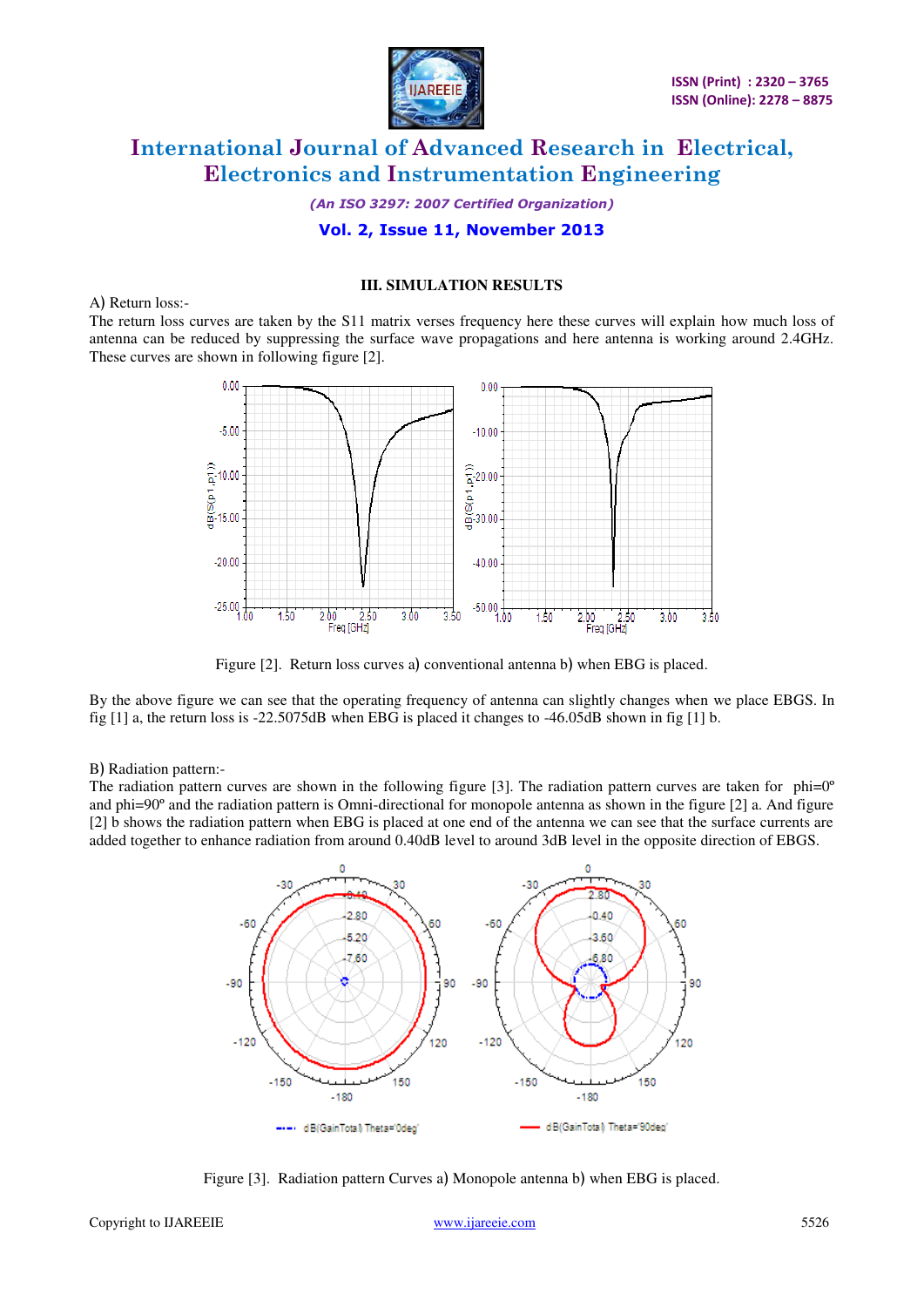

*(An ISO 3297: 2007 Certified Organization)* 

# **Vol. 2, Issue 11, November 2013**

C)Total gain in top view:-

The total gain curves are shown in the following figure [4] by the figure we can see that the maximum value of total gain is 3.2208dB for conventional antenna and 4.8676dB when EBGS is placed this shows how the EBG surfaces helps in enhancing the antenna parameters. Especially in enhancing radiation energy in opposite direction of EBGS.



Figure [4]. Total Gain in top view a) for conventional antenna b) when EBG is placed.

# D) E-filed in EBG cells:-

The E field in EBG cells is shown in the following figure [5].



Figure [5]. E- field distribution in EBGS when it is antenna monopole antenna radiation.

Because of its high impedance, the surface wave modes on this EBGS are very different from those on a smooth metal sheet. It can support tightly bound, It can support TE modes that are bound to the surface at some frequencies, but radiate readily at other frequencies. In TE surface waves, the electric field is tangential to the surface of EBGS as shown in figure [6].



Figure [6] A TE surface wave propagating across EBGS.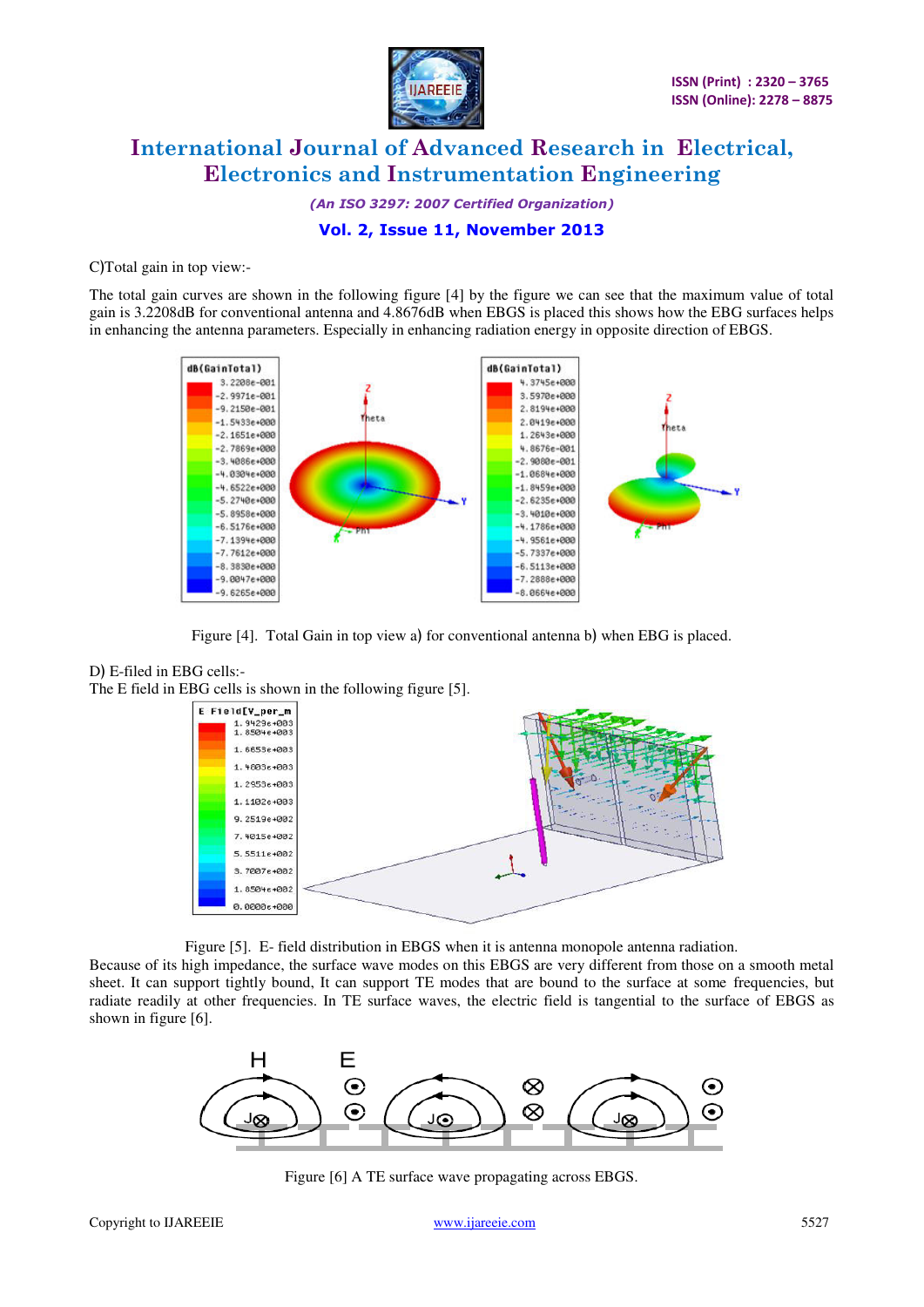

*(An ISO 3297: 2007 Certified Organization)* 

# **Vol. 2, Issue 11, November 2013**

#### $E$ ) H-field in EBG cells :-

The H field in EBG cells is shown in the following figure [7].



Figure [7]. H- Field distribution in EBGS when it is antenna monopole antenna radiation.

TM surface wave propagating across EBGS is shown in Figure [8]. The magnetic field is transverse to the direction of propagation, associated with longitudinal currents flowing on the conductor. The electric field is linked to charge separation on the top of the conductor, and it jumps out of the surface in loops. The charges oscillate, and the wave propagates along the surface at nearly the speed of light.



Figure [8]. A TM surface wave propagating across EBGS.

## F) J-field in EBG cells :-

The J field in EBG cells is shown in the following figure [9].



Figure [9]. J- Field distribution in EBGS when it is antenna monopole antenna radiation.

This figure illustrates the surface currents in EBGS out of phase with 180º.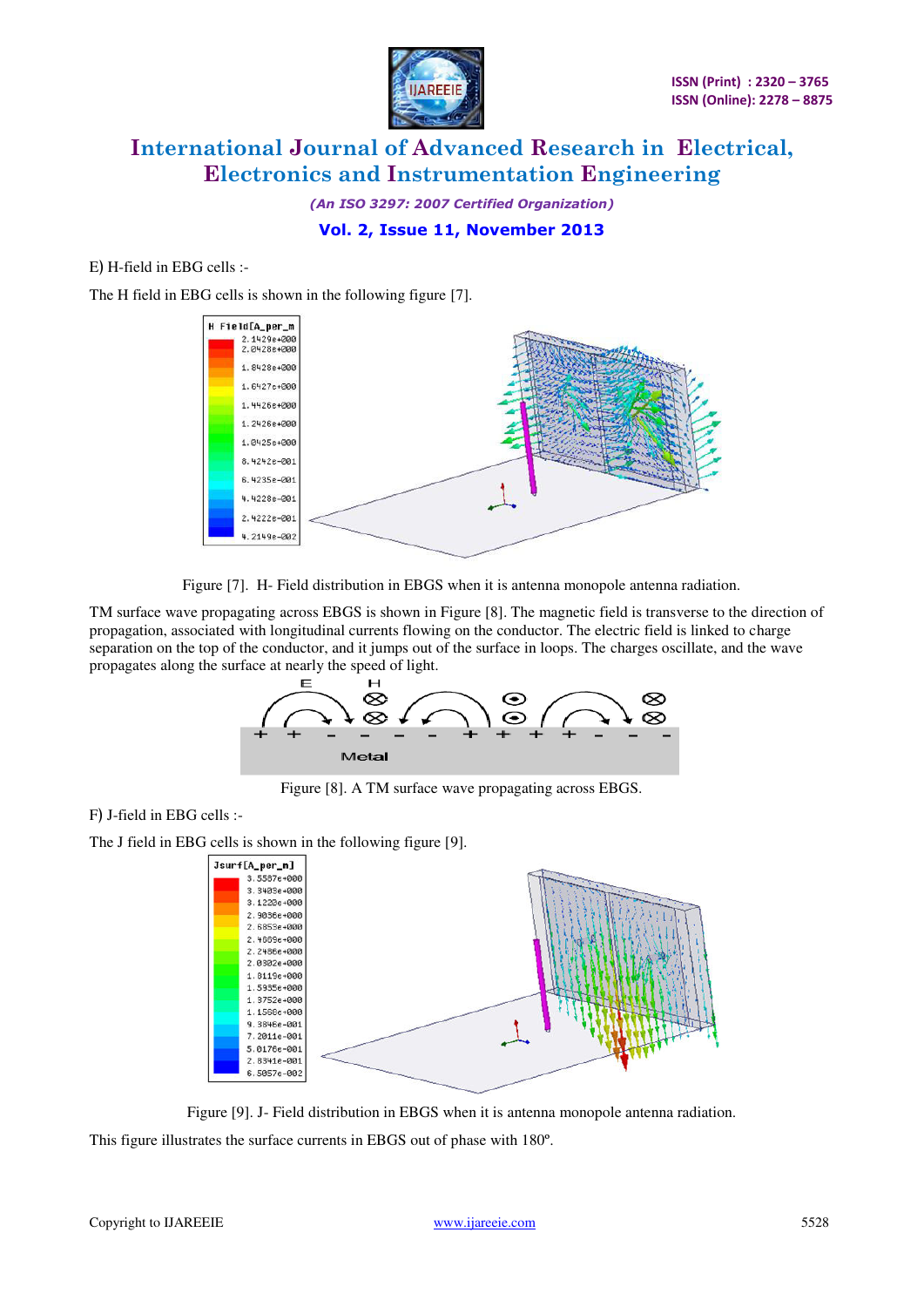

*(An ISO 3297: 2007 Certified Organization)* 

# **Vol. 2, Issue 11, November 2013**

#### G) Mesh analysis

The mesh analysis in EBG cells when they are in monopole antenna radiation is shown in the following figure [10].



Figure [10]. Mesh analysis in EBGS when it is antenna monopole antenna radiation.

| S.No          | Quantity                    | Value          |                |
|---------------|-----------------------------|----------------|----------------|
|               | Max U                       | 0.125803(W/sr) | 0.447706(W/sr) |
| $\mathcal{L}$ | Peak Directivity            | 1.68581        | 5.59901        |
| $\mathcal{R}$ | Peak Gain                   | 1.70322        | 5.62617        |
| 4             | Peak Realized Gain          | 1.58093        | 5.62617        |
| 5             | <b>Radiated Power</b>       | 0.937784(W)    | 1.00485(W)     |
| 6             | <b>Accepted Power</b>       | 0.928199(W)    | 0.999999(W)    |
| 7             | <b>Incident Power</b>       | 1(W)           | 1(W)           |
| 8             | <b>Radiation Efficiency</b> | 1.01033        | 1.00485        |
| 9             | <b>Front to Back Ratio</b>  | 1.93292        | 3.89904        |

Table [1] Antenna Parameters

The above table [1] illustrates the antenna parameters enhancement from conventional antenna to Antenna with EBGS at one end.

## **IV. CONCLUSION**

When we place EBGS at one end of the antenna due to radiation of the antenna E and FH fields will induced in EBGS the H filed will be in loops around the EBG cells and E field is tangential to the EBG surface. And the surface currents are propagated in the direction of pane this explains the TE and Tm modes in EBGS and the working of EBGS in replacing the normal plane metal sheets.

## **REFERENCES**

[1]. J. Doondi kumar , ―Analysis of Monopole Antenna by Placing High Impedance Absorber Surface at one Side‖ /Volume-2Number-1PP-317- 321.pdf

**[2].** J. Doondi kumar , Enchancing And Directing Radiation With Planar And Ebg Reflectors, IJERD : Volume 7, Issue 5

[3]. J. Doondi kumar , —Design and Analysis of C0-axial Feed Rectangular Patch Antenna on High Impedance Surface|| /Volume-2Number-1PP-405-410.pdf

[4] D. Sievenpiper, ―High - Impedance EM surfaces‖, Ph.D. Dissertation, University of California, Los Angeles, 1999.

[5] D. Sievenpiper, E. Yablonovitch, U.S. provisional patent application, serial number 60/079953, filed on March 30,1998.

 [7] Yang, F. and Y. Rahmat-Samii, \Microstrip antennas integrated with electromagnetic band-gap (EBG) structures: A low mutual coupling design for array applications," IEEE Transactions on Antennas and Propagation, Vol. 51, No. 10, 2936{2946, Oct. 2003.

[8] Sievenpiper, D. F., \High-impedance electromagnetic surfaces," Doctorate thesis, University of California, 1999.

[9] Y. Kotsuka, M. Amano, -Broadband EM Absorber Based on Integrated Circuit Concept||, Microwave Symposium Digest, 2003 IEEE MTTS International, Volume 2, 8-13 June 2003 Page(s):1263 – 1266 vol.2.